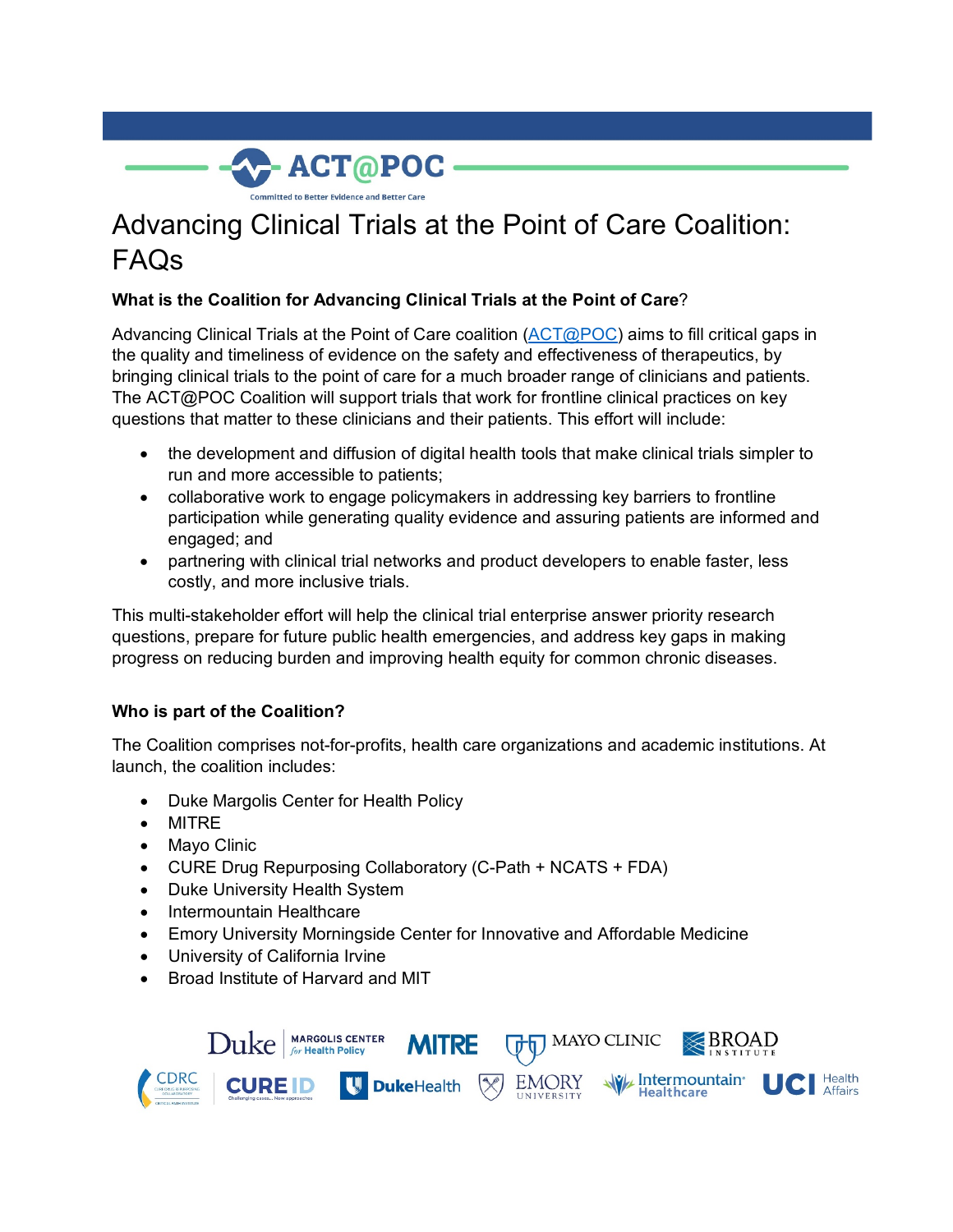#### **How will this coalition be funded?**

The Coalition is supported by in-kind contributions from its members and the Margolis Family Foundation through the Duke-Margolis Center for Health Policy. The Coalition intends to pursue funding from independent foundations and federal agencies, as well as support from the clinical trials in which its members participate.

## **What's the first research project? When will you have findings to report? Will you be publishing in medical journals?**

ACT@POC is currently exploring lead opportunities for expanding clinical trial participation, in such areas as:

- **cardiovascular disease**—where new product introduction has declined and outcomes are worsening;
- **pandemic preparedness**—where there is strong interest in applying lessons learned from COVID-19 to broaden participation in meaningful trials, building on successes like the RECOVERY Trial;
- **common cancers**—where questions exist about the right combination of treatments for particular types of patients; and
- **neurodegenerative diseases**—where a growing number of products may be coming to market soon, with key questions remaining about their effective use and impact in routine clinical practice.

The Coalition aims to partner with clinical trial networks and product developers to speed evidence development through putting its approach into practice. We expect any Coalitionsupported trials to follow best practices for independence, transparency, and publication of results.

The COVID-19 pandemic, alongside worsening health trends and health disparities, has underscored the need for accelerated, collaborative research at the point of care, especially to engage traditionally underrepresented populations. The tools and approaches developed by the Coalition are likely to be applicable to a wide range of clinical areas where evidence is limited by the cost and absence of broad participation in clinical trials.

## **What are the challenges facing clinical trials that ACT@POC intends to address?**

The complexity and cost of traditional clinical trials pose obstacles to broader provider and patient participation and make it more difficult to find effective treatments for diseases.

Clinical trials have been separated from patient care, with extensive treatment protocols, separate and extensive data collection requirements, and well-intentioned regulatory requirements that make it very difficult for busy clinicians and their patients to participate. As a result, especially for common conditions that make up the bulk of disease burdens in the United States, trials typically don't include diverse practice settings, making it very difficult for most patients to participate in trials. The lack of representative populations and the high cost per patient of participating means that many trials that could provide valuable evidence to frontline clinicians and their patients simply aren't undertaken.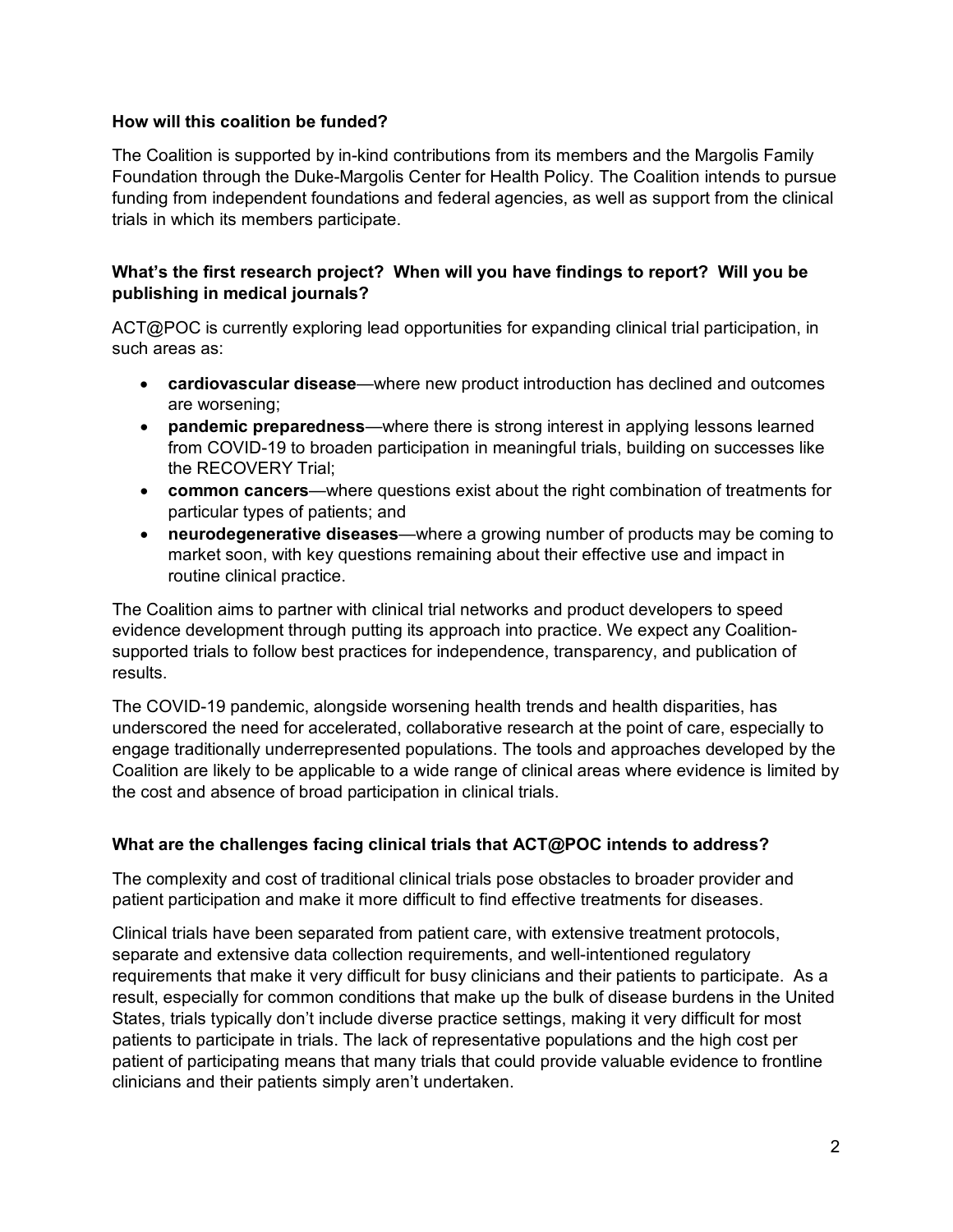The consequences of inefficiencies and the limited value of much clinical research have been apparent in the COVID-19 pandemic. An analysis found that, of the 2,610 trials of existing COVID-19 therapeutics registered on clinicaltrials.gov by December 1, 2020, only 5% had sufficient enrollment and/or other key design features that would enable the generation of definitive results about treatment efficacy.<sup>[1](#page-2-0)</sup> Few of the trials conducted for COVID-19 therapeutics are likely to yield actionable evidence.

The same is true for evidence generation to address common chronic diseases with high health and economic burdens. For example, the size requirements and average cost of a cardiovascular drug trial, as well as the lack of incentives to support trial conduct, make it so that few such studies are taking place to bring new treatments to market or to help us understand how to better use the treatments we have.

#### **How will the coalition address these challenges?**

ACT@POC will bring experience, resources, and expertise in working with frontline clinicians on addressing key clinical research questions with the goal of making clinical trials easier to join and more accessible to patients. Coalition members also intend to back up this effort with their collective ability to influence the direction of clinical research in the United States, so that clinical trial evidence will be better and cheaper, and frontline health care will improve. Our initial work includes a number of specific steps to improve clinical trials:

- **Develop and implement digital tools**: Digital technology is transforming our ability to obtain and integrate data, and to reach and engage trial participants, and it has begun to have an impact on making clinical trials easier. Coalition members have been leading these efforts and intend to build on them. This will include efforts to spread the adoption of digital tools in a range of areas to broaden participation and reduce data collection costs, including reliable automated data collection from electronic medical records and other sources, better opportunities to validate and expand common data models, and improvements to consent and enrollment supports.
- **Engage with policymakers to solve challenges** in trial regulation and broad trial network support – including ways to assure informed consent and patient engagement in busy frontline practices; advancing trial designs that are both effective and feasible in frontline settings; and accelerating the adoption of trial financing and payment methods that are better suited to networks that support frontline engagement.
- **Identify, partner with, and enhance existing and emerging clinical trial networks** that can make rapid progress on implementing effective practical trials for common health problems and public health emergencies - limiting the need for new networks.
- In conjunction with progress on clinical trial design and implementation, **support culture change in health systems**, by collaborating with providers and payers to increase participation and representativeness – creating a learning health care system that supports quality care that keeps getting better.

 $\overline{a}$ 

<span id="page-2-0"></span><sup>1</sup> Bugin K, Woodcock J. Trends in COVID-19 therapeutic clinical trials. *Nature Reviews Drug Discovery*. 2021;20(4):254-255. doi[:10.1038/d41573-021-00037-3](https://doi.org/10.1038/d41573-021-00037-3)